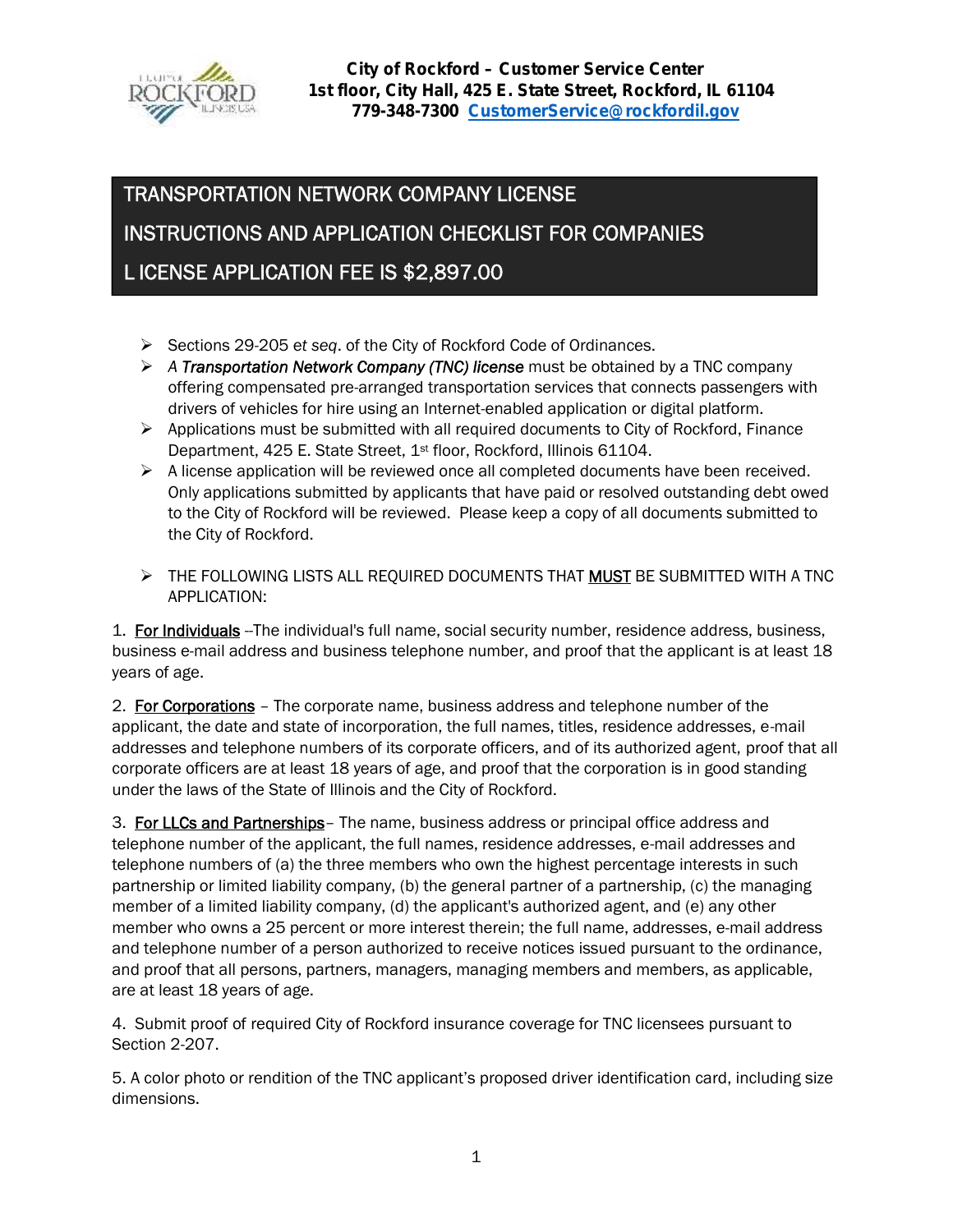

6. Color graphic illustration or "screen shots" of how applicant's digital platform displays for consumers/passengers: (1) the identification card of the transportation network driver; (2) a picture of the transportation network vehicle the driver is approved to use, including the license plate number of the vehicle, and the make, model and year of the vehicle; (3) the service center number the passenger may use to report complaints; (4) whether smoking is permitted in the vehicle; and (5) an opt-out button/option from being rated by drivers if the digital platform allows drivers to rate their passengers.

7. Color graphic illustration or "screen shots" of how applicant's digital platform displays for consumers/passengers: (1) a button for passengers to request a fare quote displayed on the passenger's smart phone application before the start of each ride (the fare quote button must be the same size as the button confirming/authorizing the ride); (2) during elevated pricing periods, sample notice of the time frame of the surge pricing period is displayed for passenger notice; (3) how the surge pricing quote is displayed in a dollar amount fare estimate (not a multiplier); and the size of the buttons that passenger must click on to authorize the surge price fare quote; and (4) size of button that allows passenger to opt out or decline the transportation request based on the fare quote.

8. List of the full legal name, driver's license number and address of all drivers registered with the applicant.

9. List of transportation network vehicles registered with the applicant. List must itemize the license plate number, registered owner, vehicle identification numbers with a document attesting that each such vehicle meets the inspection and vehicle standard requirements provided in the ordinance (as stated below).

10. List of the wheelchair-accessible transportation network vehicles registered with the applicant.

11. Proof of place of business within the corporate boundaries of the City of Rockford (acceptable records are property lease agreement, property tax record, or utility bill). Note: The Municipal Code of Rockford defines *place of business* as a location: where the City may send, and the licensee shall accept, notices of hearing or other notices from the city and the licensee maintains its business and financial records relating to its license.

12. The following lists **additional** requirements and documentation that must be submitted with the application:

Annual License Fee to be paid before license is issued.

Documentation related to TNC:

**Driver History, Background Check, Drug Testing, and Zero-Tolerance Policy**. Applicant must submit written driver history, background check, drug testing processes and zero tolerance policy materials to the City of Rockford for approval to ensure that all affiliated drivers qualify and meet ordinance requirements.

**Vehicle Inspections**. Applicant must submit written vehicle inspection processes for approval that ensure that all affiliated vehicles are inspected according to ordinance standards and shall ensure that documentation of such inspection in vehicle at all times.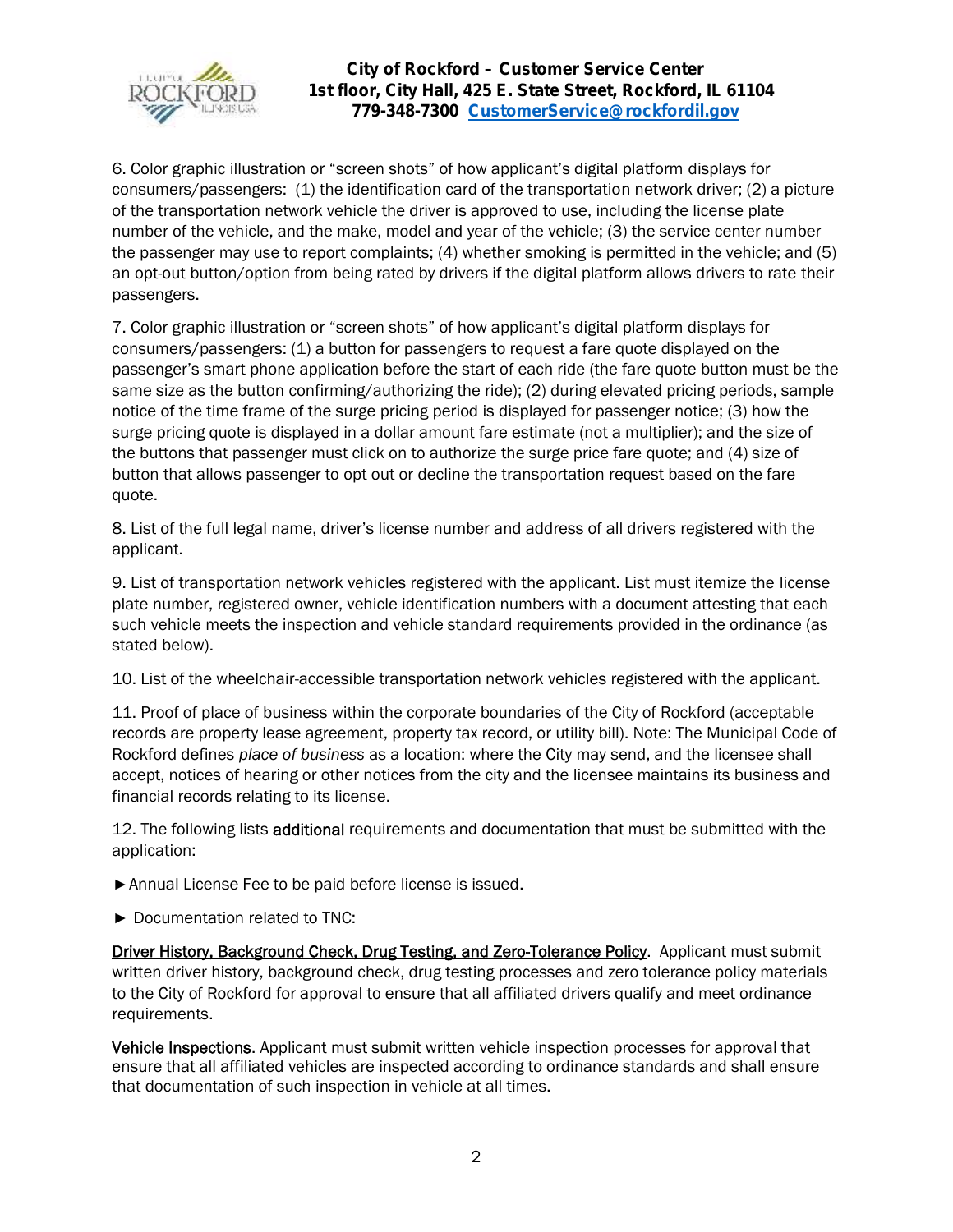

# **INITIAL TRANSPORTATION NETWORK COMPANY LICENSE APPLICATION**

\_\_\_\_\_\_\_\_\_\_\_\_\_\_\_\_\_\_\_\_\_\_\_\_\_\_\_\_\_\_\_\_\_\_\_\_\_\_\_\_\_\_\_\_\_\_\_\_\_\_\_\_\_\_\_\_\_\_\_\_\_\_\_\_\_\_\_\_\_\_\_\_\_\_\_\_\_\_\_\_\_\_\_\_\_

\_\_\_\_\_\_\_\_\_\_\_\_\_\_\_\_\_\_\_\_\_\_\_\_\_\_\_\_\_\_\_\_\_\_\_\_\_\_\_\_\_\_\_\_\_\_\_\_\_\_\_\_\_\_\_\_\_\_\_\_\_\_\_\_\_\_\_\_\_\_\_\_\_\_\_\_\_\_\_\_\_\_\_\_

\_\_\_\_\_\_\_\_\_\_\_\_\_\_\_\_\_\_\_\_\_\_\_\_\_\_\_\_\_\_\_\_\_\_\_\_\_\_\_\_\_\_\_\_\_\_\_\_\_\_\_\_\_\_\_\_\_\_\_\_\_\_\_\_\_\_\_\_\_\_\_\_\_\_\_\_\_\_\_\_\_\_\_\_\_

\_\_\_\_\_\_\_\_\_\_\_\_\_\_\_\_\_\_\_\_\_\_\_\_\_\_\_\_\_\_\_\_\_\_\_\_\_\_\_\_\_\_\_\_\_\_\_\_\_\_\_\_\_\_\_\_\_\_\_\_\_\_\_\_\_\_\_\_\_\_\_\_\_\_\_\_\_\_\_\_\_\_\_\_\_

- 1. Name of TNC License Applicant Company:
- 2. Principal Place of Business Street Address:
	- City/State/Zip Code: \_\_\_\_\_\_\_\_\_\_\_\_\_\_\_\_\_\_\_\_\_\_\_\_\_\_\_\_\_\_\_\_\_\_\_\_\_\_\_\_\_\_\_\_\_\_\_\_\_\_\_\_\_\_\_\_\_\_\_\_\_\_\_\_
- 4. Web site address:
- 5. Email Address:

| 9. Registered Agent Information: |  |
|----------------------------------|--|
|                                  |  |
|                                  |  |
|                                  |  |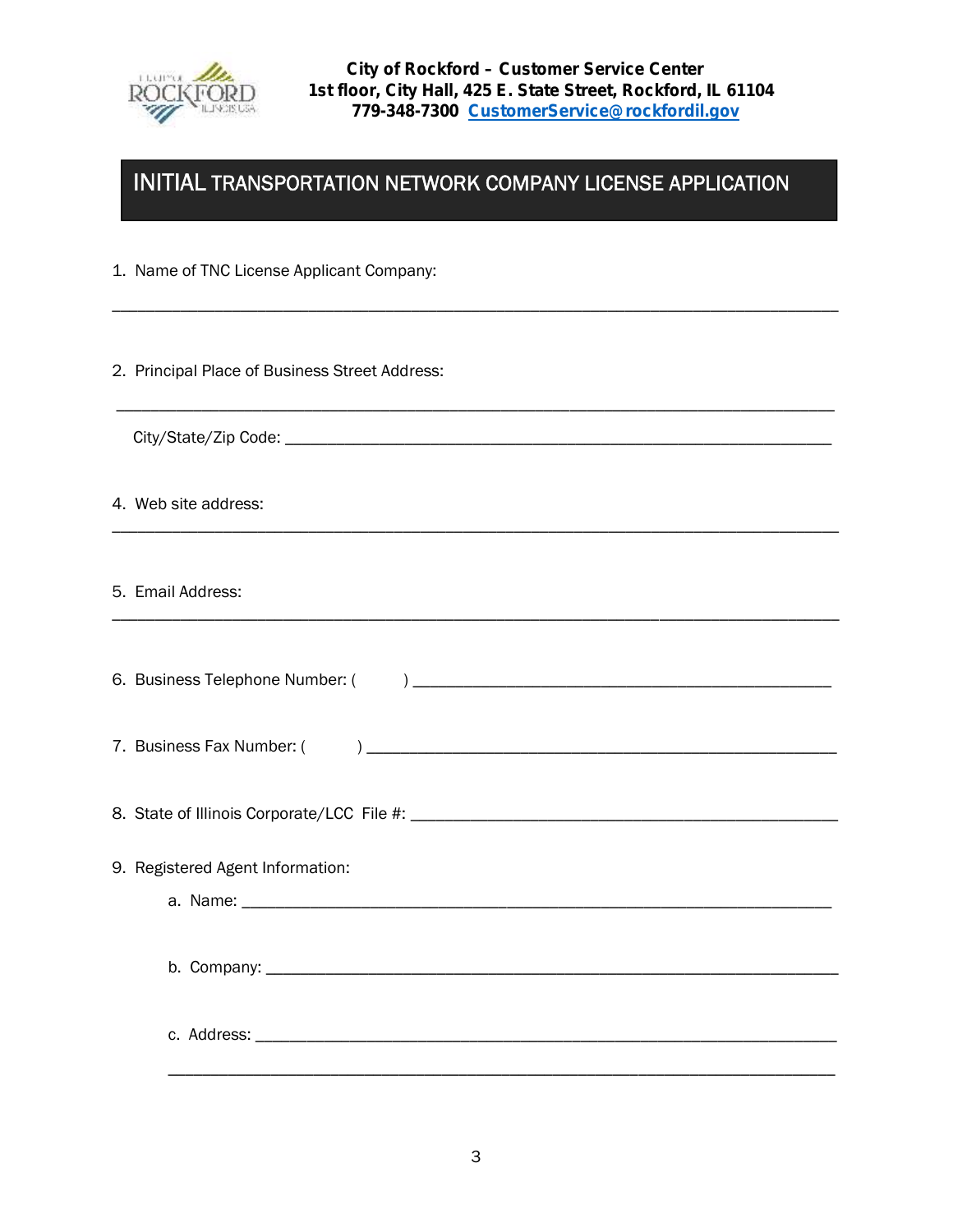

d. Contact Phone Number: ( ) \_\_\_\_\_\_\_\_\_\_\_\_\_\_\_\_\_\_\_\_\_\_\_\_\_\_\_\_\_\_\_\_\_\_\_\_\_\_\_\_\_\_\_\_\_\_\_\_

e. E-Mail Address: \_\_\_\_\_\_\_\_\_\_\_\_\_\_\_\_\_\_\_\_\_\_\_\_\_\_\_\_\_\_\_\_\_\_\_\_\_\_\_\_\_\_\_\_\_\_\_\_\_\_\_\_\_\_\_\_\_\_\_\_\_\_

## COMPANY OFFICER AND OWNER INFORMATION

10. Attach a list of **all** company officers, members, shareholders owning more than 25%, owners, or partners which includes responses all of the following information:

- a. Individual Full Legal Name
- b. Title(s) Held
- c. Percentage of Ownership
- d. Home Street Address/City/State/Zip e. Contact / Business Email Address
- f. Primary Contact Phone Number
- g. Date of Birth
- h. Social Security Number
- i. Driver's License Number and list the name of the State that issued the Driver's License

#### LICENSING AND CRIMINAL HISTORY

11. Has the applicant company, its owners, members, directors, partners, or officers ever had an ownership interest in any State of Illinois or City of Rockford license that has been suspended or revoked? (Yes or No):

IF YES, list the license holder name, license type, the date and the reason of suspension or revocation:

12. Has the applicant company, its owners, members, directors, partners, or officers ever been convicted of a crime, in custody, under parole or under any other non-custodial supervision resulting from a conviction from a felony within the last ten (10) years? (Yes or No):

\_\_\_\_\_\_\_\_\_\_\_\_\_\_\_\_\_\_\_\_\_\_\_\_\_\_\_\_\_\_\_\_\_\_\_\_\_\_\_\_\_\_\_\_\_\_\_\_\_\_\_\_\_\_\_\_\_\_\_\_\_\_\_\_\_\_\_\_\_\_\_\_\_\_\_\_\_\_\_\_\_\_\_\_\_

\_\_\_\_\_\_\_\_\_\_\_\_\_\_\_\_\_\_\_\_\_\_\_\_\_\_\_\_\_\_\_\_\_\_\_\_\_\_\_\_\_\_\_\_\_\_\_\_\_\_\_\_\_\_\_\_\_\_\_\_\_\_\_\_\_\_\_\_\_\_\_\_\_\_\_\_\_\_\_\_\_\_\_\_\_

\_\_\_\_\_\_\_\_\_\_\_\_\_\_\_\_\_\_\_\_\_\_\_\_\_\_\_\_\_\_\_\_\_\_\_\_\_\_\_\_\_\_\_\_\_\_\_\_\_\_\_\_\_\_\_\_\_\_\_\_\_\_\_\_\_\_\_\_\_\_\_\_\_\_\_\_\_\_\_\_\_\_\_\_\_

\_\_\_\_\_\_\_\_\_\_\_\_\_\_\_\_\_\_\_\_\_\_\_\_\_\_\_\_\_\_\_\_\_\_\_\_\_\_\_\_\_\_\_\_\_\_\_\_\_\_\_\_\_\_\_\_\_\_\_\_\_\_\_\_\_\_\_\_\_\_\_\_\_\_\_\_\_\_\_\_\_\_\_\_\_

\_\_\_\_\_\_\_\_\_\_\_\_\_\_\_\_\_\_\_\_\_\_\_\_\_\_\_\_\_\_\_\_\_\_\_\_\_\_\_\_\_\_\_\_\_\_\_\_\_\_\_\_\_\_\_\_\_\_\_\_\_\_\_\_\_\_\_\_\_\_\_\_\_\_\_\_\_\_\_\_\_\_\_\_\_

IF YES, list the Defendant's name, type of offense, date, city, and state of conviction:

\_\_\_\_\_\_\_\_\_\_\_\_\_\_\_\_\_\_\_\_\_\_\_\_\_\_\_\_\_\_\_\_\_\_\_\_\_\_\_\_\_\_\_\_\_\_\_\_\_\_\_\_\_\_\_\_\_\_\_\_\_\_\_\_\_\_\_\_\_\_\_\_\_\_\_\_\_\_\_\_\_\_\_\_\_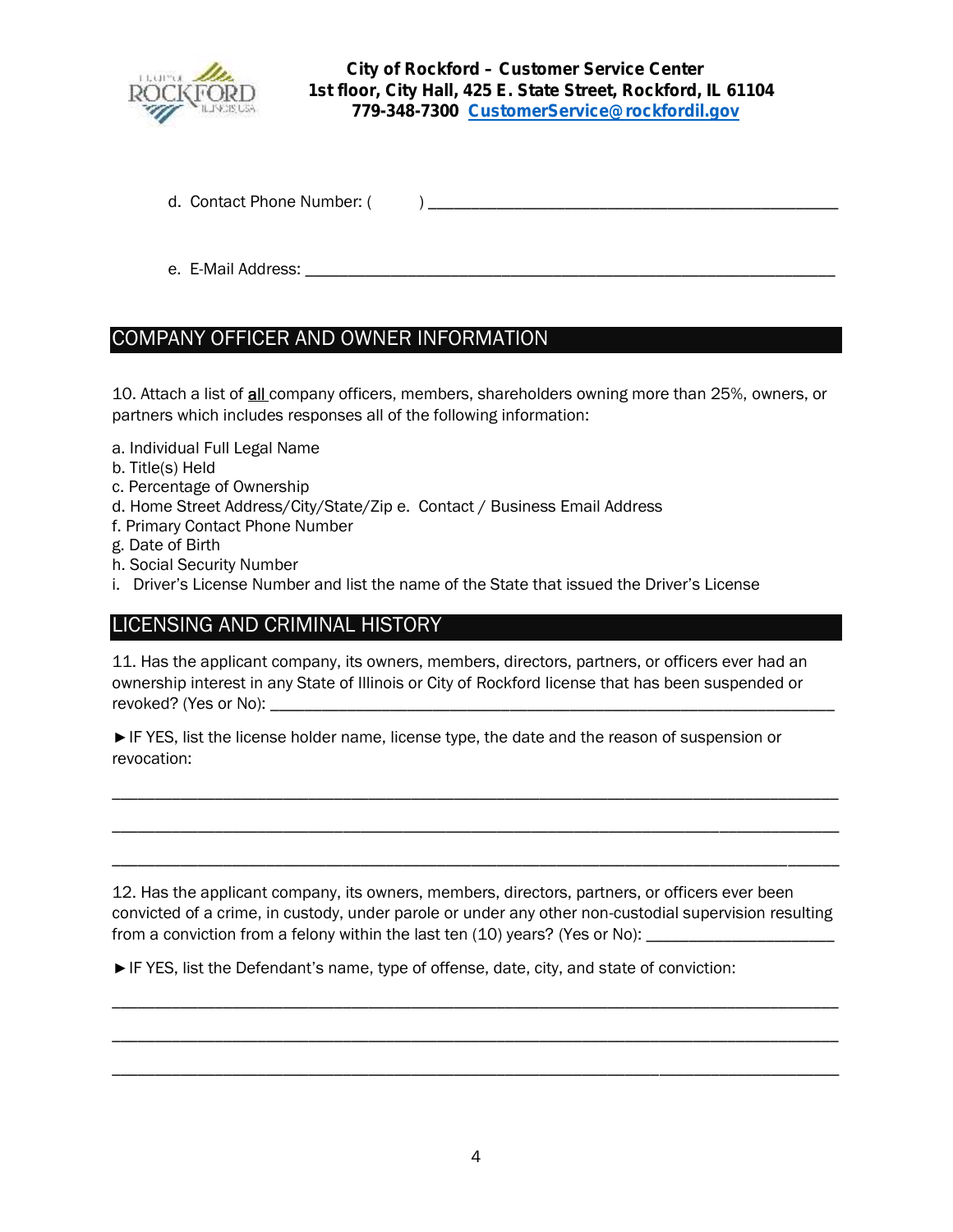

13. Are there any pending charges against the applicant company, its owners, members, directors, partners, or officers? (Yes or No):

\_\_\_\_\_\_\_\_\_\_\_\_\_\_\_\_\_\_\_\_\_\_\_\_\_\_\_\_\_\_\_\_\_\_\_\_\_\_\_\_\_\_\_\_\_\_\_\_\_\_\_\_\_\_\_\_\_\_\_\_\_\_\_\_\_\_\_\_\_\_\_\_\_\_\_\_\_\_\_\_\_\_\_\_\_

\_\_\_\_\_\_\_\_\_\_\_\_\_\_\_\_\_\_\_\_\_\_\_\_\_\_\_\_\_\_\_\_\_\_\_\_\_\_\_\_\_\_\_\_\_\_\_\_\_\_\_\_\_\_\_\_\_\_\_\_\_\_\_\_\_\_\_\_\_\_\_\_\_\_\_\_\_\_\_\_\_\_\_\_\_

\_\_\_\_\_\_\_\_\_\_\_\_\_\_\_\_\_\_\_\_\_\_\_\_\_\_\_\_\_\_\_\_\_\_\_\_\_\_\_\_\_\_\_\_\_\_\_\_\_\_\_\_\_\_\_\_\_\_\_\_\_\_\_\_\_\_\_\_\_\_\_\_\_\_\_\_\_\_\_\_\_\_\_\_\_

IF YES, list the Defendant's name, type of offense, next court date, and court city, county and state:

### NAME OF PERSON COMPLETING, SIGNING, and ATTESTING TO APPLICATION

**I**, \_\_\_\_\_\_\_\_\_\_\_\_\_\_\_\_\_\_\_\_\_\_\_\_\_\_\_\_\_\_\_\_\_\_\_\_\_\_\_\_\_\_\_\_\_\_\_\_\_\_\_\_\_\_\_\_\_\_\_\_\_\_\_\_\_\_\_\_\_\_\_\_\_\_\_\_\_\_\_\_\_\_\_ (First-Middle-Last Name), am applying to obtain a TNC license on behalf of a company registered and authorized to do business in Illinois. I am authorized by the TNP license applicant to complete, sign, and submit this application as a principal owner or shareholder with more than 25% interest in the applicant company; as a principal officer (President or CEO); or as a principal LLC member.

\_\_\_\_\_\_\_\_\_\_\_\_\_\_\_\_\_\_\_\_\_\_\_\_\_\_\_\_\_\_\_\_\_\_\_\_\_\_\_\_\_\_\_\_\_\_\_\_\_\_\_\_\_\_\_\_\_\_\_\_\_\_\_\_\_\_\_\_\_\_\_\_\_\_\_\_\_\_\_\_\_\_\_\_\_

i. List your title or relationship with TNC license applicant company:

|  | v. Driver's License Number: Department of the control of the control of the control of the control of the control of the control of the control of the control of the control of the control of the control of the control of |  |  |  |  |
|--|-------------------------------------------------------------------------------------------------------------------------------------------------------------------------------------------------------------------------------|--|--|--|--|
|  | List the name of the State that issued the above Driver's License:                                                                                                                                                            |  |  |  |  |

 $\triangleright$  I affirm that the applicant company meets all the requirements listed in the City of Rockford ordinances to qualify for a TNC License. I understand that applicant company principals must submit to a fingerprint background check at an agency approved by the City of Rockford. I further understand that applicant is responsible for any expenses associated with the background check whether applicant is approved for a license or not. I understand that applicant's principals will be photographed by the City of Rockford or must submit photographs as part of the licensing process.

 $\triangleright$  I understand that Applicant Company is responsible for securing and maintaining the required insurance associated with a TNC license.